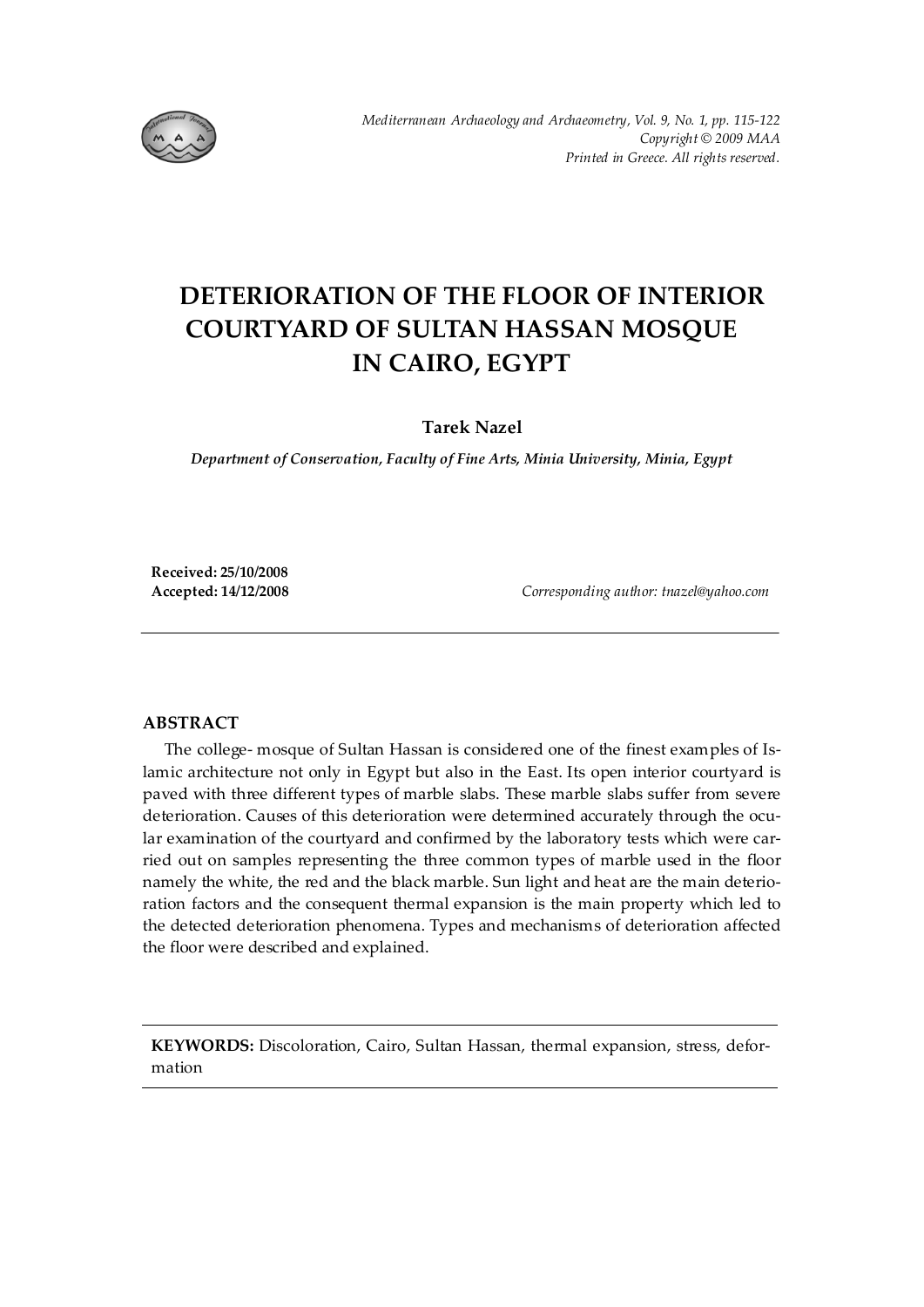## **1. INTRODUCTION**

#### *1.1. Description of the monument*

This building was erected between 1356 and 1361 next to the Citadel of Cairo. It is a huge complex, measuring 65 by 140 m, and four storeys high, making it one of the largest mosques in Cairo. The basic plan of the building consists of a central courtyard (Sahn) leading off into four large halls (Iwans). The area of this courtyard measures 34 meters long and 32 meters wide and completely paved with marble slabs of three different colors (the studied part). In the center of this courtyard is a large ablution fountain that covered by a wooden dome supported on marble columns. Around the base of the dome is a band of inscriptions from the Koran. The dome of this fountain, which is supported on eight marble columns, is bul-



bous in shape (Fig. 1) (Petersen, 1996).

**Fig. 1: General view of the studied open courtyard.** 

## **2. RESULTS OF OCULAR EXAMI-NATION:**

It is obvious from the examination that all kinds of marble which were used in the pavement of the floor had seriously been deteriorated. According to this state it seems that this floor was not subjected to any maintenance before, besides, the author did not find any knowledge about any restoration and conservation processes carried out in the mosque except restorations of both the present minaret and the dome date to of 1671-1672.

An overall discoloration and colors reduction of the black, red and white marble slabs which represent the most common colors in the floor of the courtyard; were observed. The discoloration was observed in the white marble slabs which have altered to slight yellow color while the color reduction took place in the black and red slabs.

Cracks appear in the all kinds of marble which extend within the cleavage plans and the weakness levels between the crystals **(**see, Fig. 2)**.** 



**Fig. 2: Cracks extensions in the slabs of marble** 

Much of the mortar of the setting-bed and of the joint had lost its cohesion and as a direct consequence detachments took place either between the slabs themselves or between the slabs and the statumen (the stone blocks) or both of them as shown in Fig. 3**.**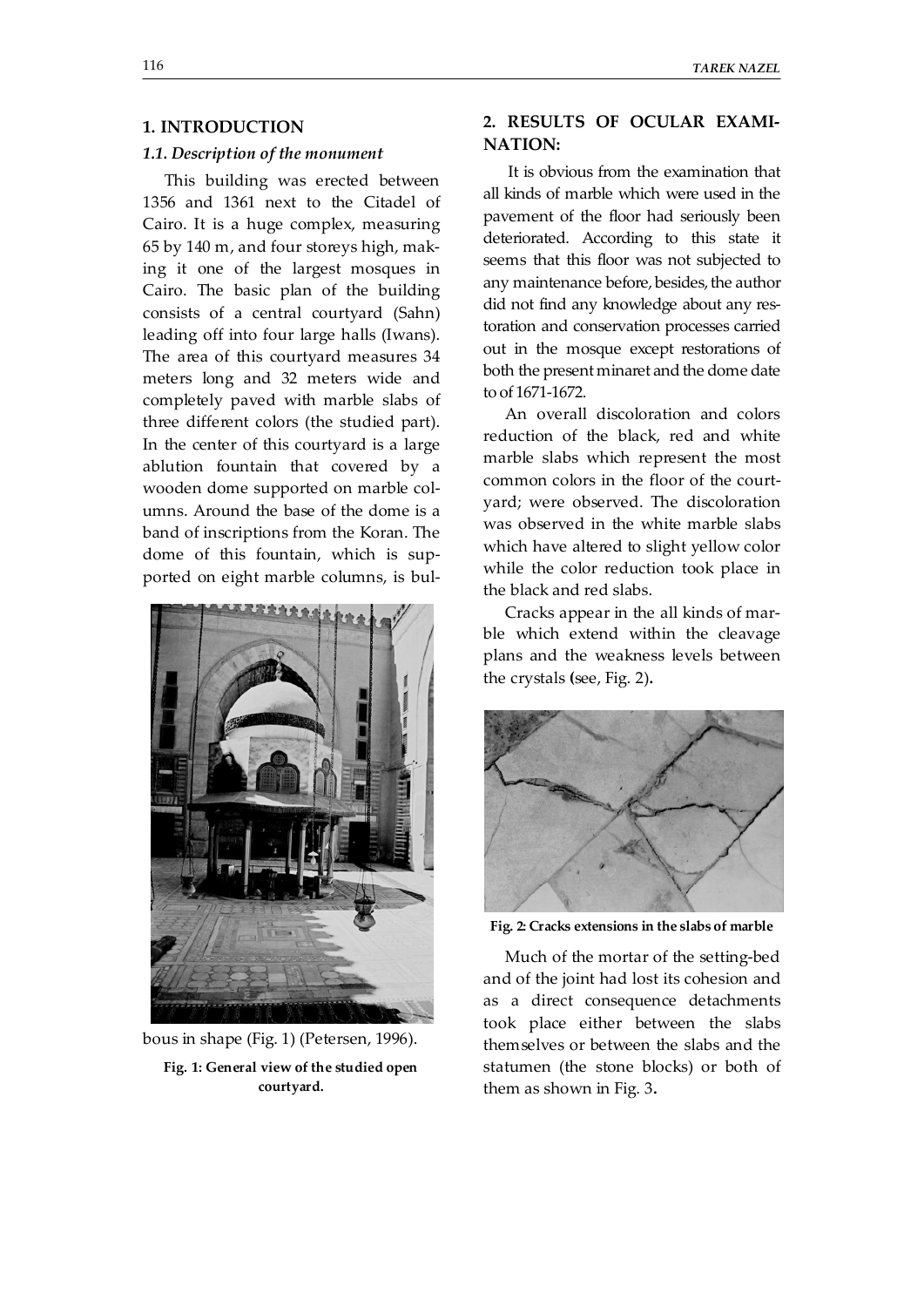

**Fig. 3: Mortar of the setting-bed was altered to powder and dispersed on the surface of slabs causing their detachments** 



**Fig. 4: General view of the severe deformations which affect the marble floor of the courtyard** 

Many slabs are not uniformly flat where a hump running the entire length of the north side of the courtyard. It was observed that the deformations which affect the marble slabs vary between slight and severe degrees therefore and as a consequence of this variation; different types of deformations were produced. The final result of marble slabs deformations is their complete detachment from the statumen (see Figures 4 and 5). It can be said that the size of deteriorated slabs in terms of courtyard floor surface area is not less than 35 %.



**Fig. 5: Detail from the last figure from other angle** 

- a) Warp
- b) Buckle
- c) Hump
- d) Outcrop
- e) Slide

More extensive definition of these types of deterioration and the mechanisms of their formations are given in Figures 6-10.



**Fig. 6: Warp of marble slab.** 



**Fig. 7: Buckle of marble slab.**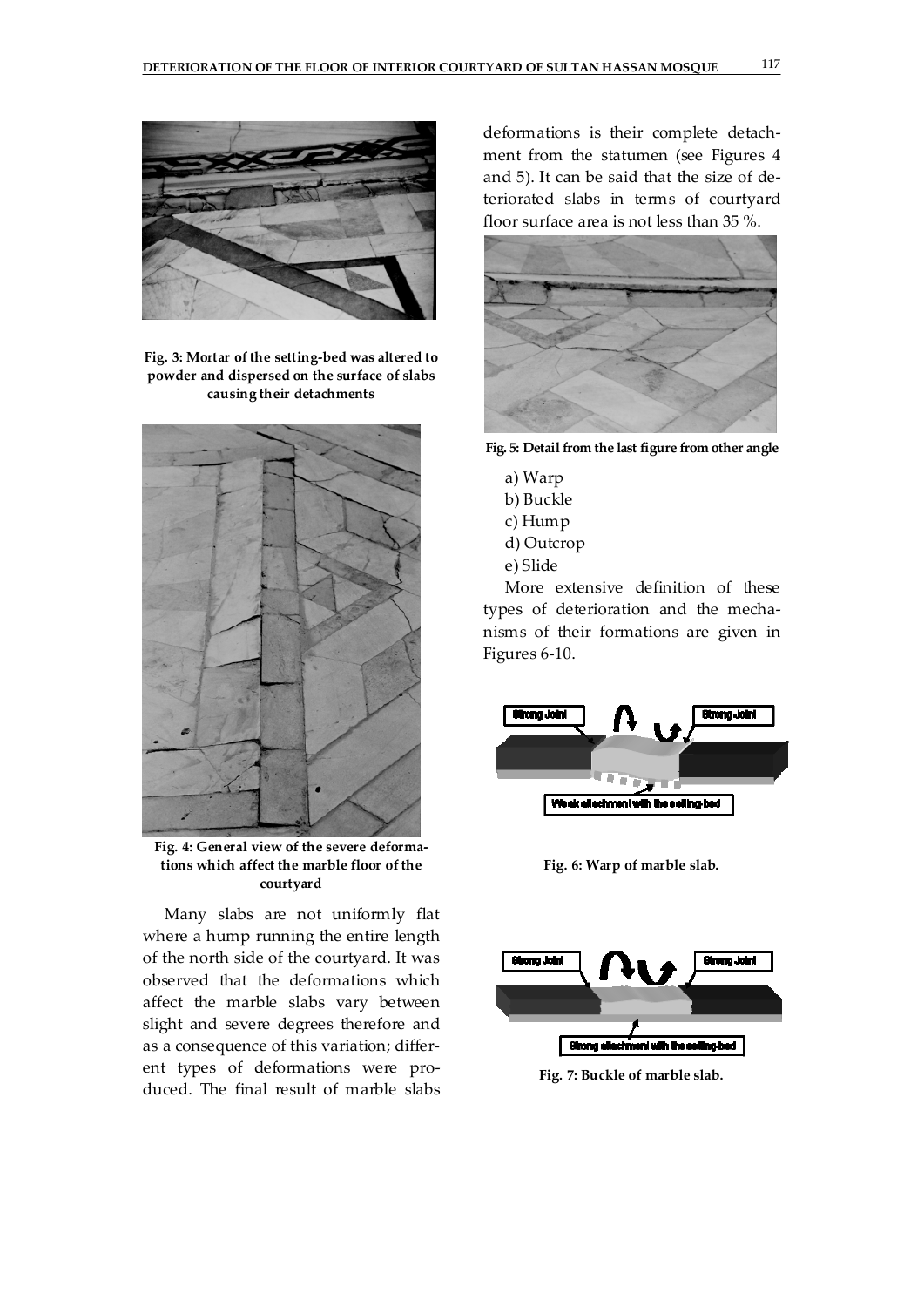





**Fig. 10: The advanced stage of outcrop; the slide** 

## **3. DIAGNOSIS**

 From the above mentioned results of ocular examination the deterioration phenomena is attributed mainly to sun light and heat that the courtyard floor is exposed directly daily in the summer season.

The discoloration and colors reduction are due to the light of sun and all other determined deterioration phenomena are due to its heat.

According to Winkler (1973) the amount of transmitted light through crystalline marbles depends on the optical orientation of calcite, micas and other minerals with relation to the slab. Scattering of light occurs along the crystal boundaries, by tiny included gas bubbles and by pigments. Grain size, pigments, inclusions and mean grain orientation are a major factor in the light transmission of marbles. A wet or polished marble surface disperses less light than a dry surface; polishing also increases the light transmission.

We attribute the discoloration and the reduction of marble colors to some photochemical reactions especially in the accessory minerals which play the main role in producing the marble color during its geological formation and before its using and incorporation in the archaeological building.

The climate in Cairo is the typical desert climate contrasts daytime dry heat with cool nights freshened by Nile breezes. Cairo has only two seasons: approximately eight months of summer and four months of winter. In the hottest of the summer months, June, July, and August, the average daily maximum temperature is  $95^{\circ}$  F (35 $^{\circ}$  C) and the average daily minimum is  $70^{\circ}$  F (21° C). The summer temperature has reached as high as 117° F (47° C) as (see table 1) (Egyptian Meteorological Authority report).

| Month      | Average  | Temperature |     |                |     |
|------------|----------|-------------|-----|----------------|-----|
|            | Sunlight | Average     |     | Record         |     |
|            | (hours)  | Min         | Max | Min            | Max |
| Jan        | 7        | 8           | 18  | 2              | 31  |
| Feb        | 8        | 9           | 21  | $\overline{2}$ | 33  |
| March      | 9        | 11          | 24  | 3              | 38  |
| April      | 10       | 14          | 28  | 6              | 45  |
| May        | 10       | 17          | 33  | 9              | 47  |
| June       | 12       | 20          | 35  | 13             | 47  |
| July       | 12       | 21          | 36  | 16             | 43  |
| Aug        | 11       | 22          | 35  | 17             | 43  |
| Sept       | 10       | 20          | 32  | 14             | 42  |
| Oct        | 9        | 18          | 30  | 11             | 43  |
| <b>Nov</b> | 8        | 14          | 26  | 6              | 38  |
| Dec        | 6        | 10          | 20  | 1              | 31  |

**Table 1: shows the month's weather condition readings in Cairo covering average maximum daily temperature, average minimum tempera-**

**ture and average sunlight according to the Egyptian Meteorological Authority.**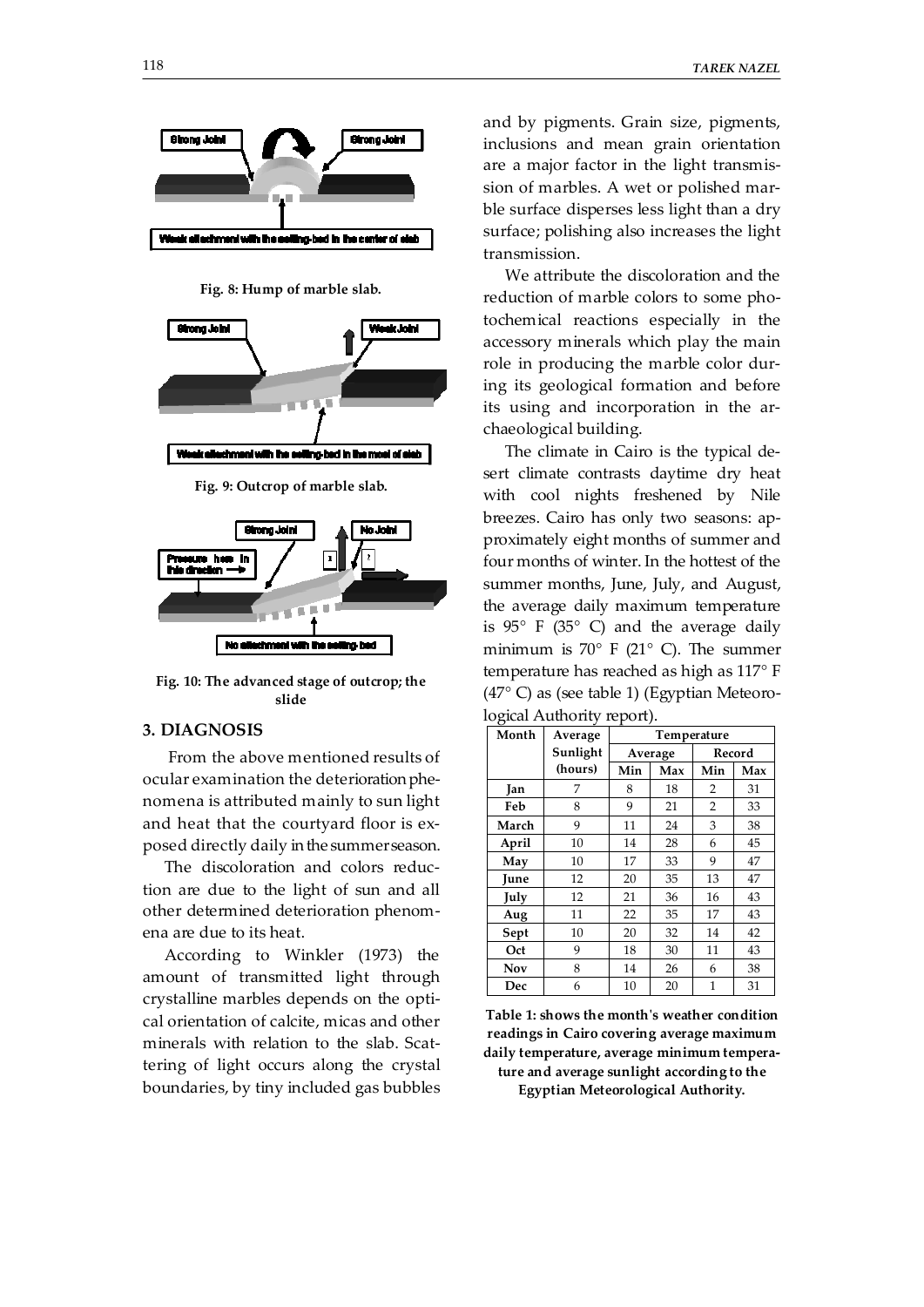The change of temperature in Cairo between day and night is very high and this makes the exposed floor of the open courtyard heats in the day and cools in the night by radiation towards the black sky. This change of temperature in one day can be considered one cycle of expansion and contraction. Such daily cycles according to Torraca (1982) are important sources of stress.

Two somewhat different phenomena due to fluctuation of temperature are recognized: stresses may be set up either by the unequal expansion and contraction of the component minerals or by the expansion and contraction of the surface layers relative to the underlying stone (Schafferr, 1932).

The author attributes strongly all deformations types of marble slabs in the studied courtyard floor to the thermal expansion and not to the moisture expansion because the ocular examination proved that no deformations were found in the marble slabs around the ablution fountain centralized in the courtyard which is used up till now for washing (wdoa) before every prayer as shown in (Fig 11).



**Fig. 11: The slabs which are around the fountain and always exposing to the water do not suffer from any deformations produced by expansion.** 

An example of the effect of thermal changes on marble is quoted by (Kessler, 1919, 123) "Certain marble tombstones were found to have developed a curvature".

Kessler (1919) showed that, after heating, marble does not contract to its original length, but suffers a permanent set, a further deformation being produced at each repetition of the experiment (Schafferr,1932).

The expansion and contraction because of the change of temperature cause serious movements in the floor structure and if a slab is restricted between other slabs and joints neatly with them they cause stresses resulting in deformations and cracks.

According to Joseph (1982) the cracks and pores in rock form a continuous, interconnected network. One side of a crack slips over opposite side under differential stress.

#### **4. EXPERIMENTAL:**

## *4.1. Definition of the measured property*

Thermal expansion property can be defined as follows; if the variation of linear dimension of a solid is  $\Delta I / I = f(t)$ , the expansion coefficient is:

$$
\alpha = \frac{\Delta l / l}{dt} = \frac{df(t)}{dt} *
$$

It is expressed in relative variation of length by degrees for a given temperature. Naturally when  $f(t)$  is a linear function in a certain temperature interval, the coefficient  $\alpha$  is a constant in that interval(RILEM, 1980).

 <sup>\*</sup> **<sup>l</sup>** is the initial length and **Δl** is the change of length.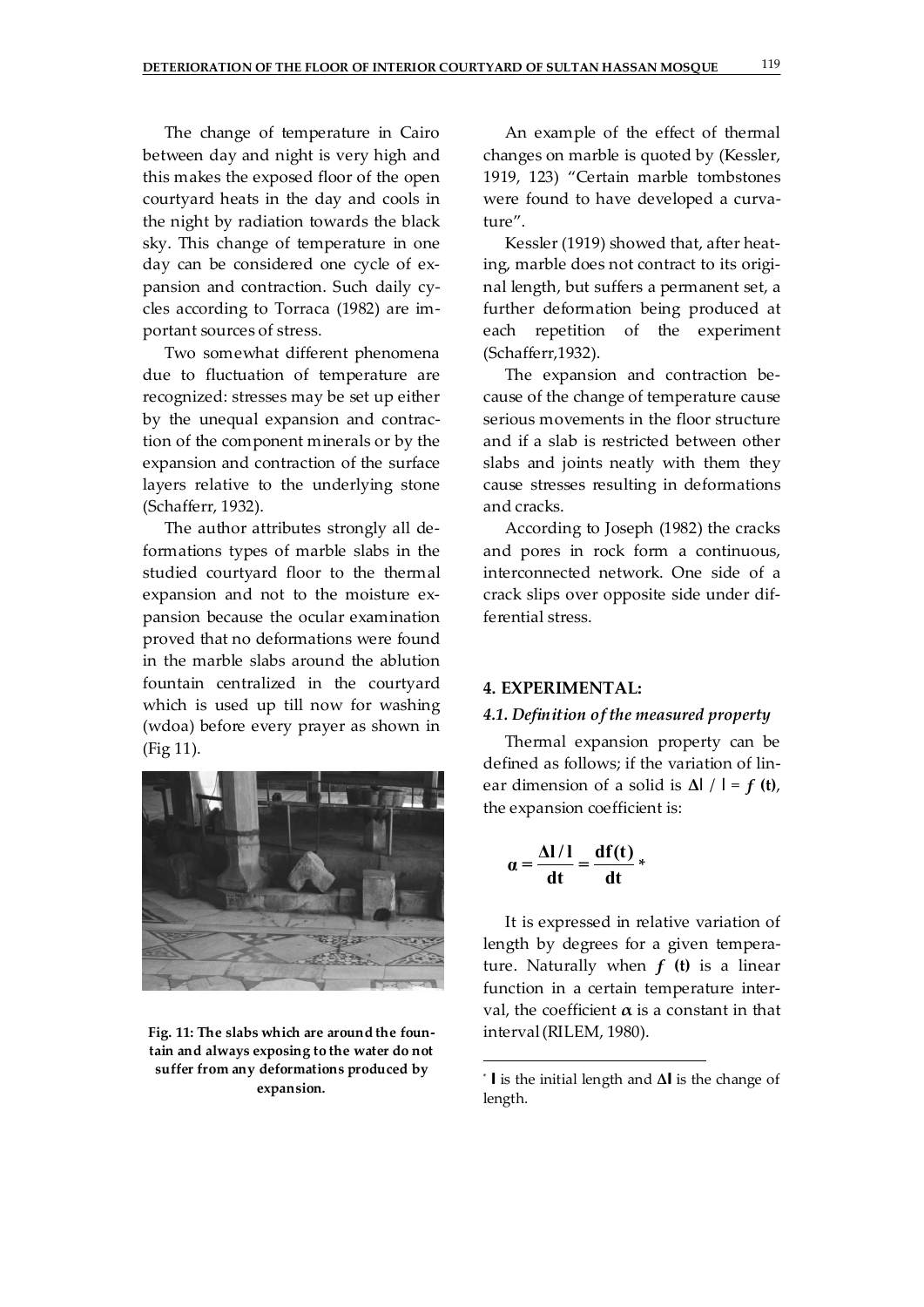## *4.2. Preparation of the tested samples*

Fifteen samples from the three different colors of marble; the white, the red and the black; were brought from the detached damaged marble slabs of the courtyard floor, five samples from each color. The all collected samples were cut in the cylindrical shape with 5 cm diameter and 10 cm long.

#### *4.3. Test method*

## *4.3.1. Apparatus*

The apparatus used for the determination of the thermal expansion is that one recommended by DIN 5245 (1988).

#### *4.3.2. Procedure*

The procedure which was followed is according to RILEM (1980) where the samples were placed after drying in the apparatus. The apparatus samples assembly was placed in a thermal chamber where temperature was 10 °C.

The temperature was made to vary from 10 to 50  $^{\circ}$ C at a rate not exceeding 10 °C/h. Simultaneous recordings were made of temperature changes and deformation of the samples.

#### *4.4. Formulation of results*

The expansion coefficient was expresed by the ratio of the relative deformation of the sample to the temperature variation. It was expressed in m/m.°C.

## **5. RESULTS AND DISCUSSION:**

The results obtained from the measured property can be shown in Table 2 and Fig.12.

| Table 2: The thermal expansion coefficient |  |
|--------------------------------------------|--|
| values of the tested samples of marble     |  |

| Sample          | Thermal Epansion                     |  |  |
|-----------------|--------------------------------------|--|--|
| No.             | Coefficient (x 10 <sup>-6</sup> /°C) |  |  |
| WM1             | 6.9                                  |  |  |
| WM <sub>2</sub> | 6.5                                  |  |  |
| WM3             | 7                                    |  |  |
| WM4             | 6.7                                  |  |  |
| WM <sub>5</sub> | 6.9                                  |  |  |
| RM1             | 7.1                                  |  |  |
| RM <sub>2</sub> | 6.7                                  |  |  |
| RM3             | 6.8                                  |  |  |
| RM4             | 6.4                                  |  |  |
| RM <sub>5</sub> | 6.9                                  |  |  |
| <b>BM1</b>      | 7                                    |  |  |
| BM2             | 6.2                                  |  |  |
| BM <sub>3</sub> | 6.5                                  |  |  |
| BM4             | 6.9                                  |  |  |
| BM5             | 7.1                                  |  |  |

## **Legend: WM: White Marble, RM: Red Marble, BM: Black Marble**

The experimental confirmed the presented scientific view of the author concerning the attribution of the deformations types and cracks to the thermal expansion due to the temperature degree where the obtained results showed that the thermal expansion coefficient values of the three different kinds of marble according to their colors which range between 6.2 and 7.1 x  $10^{-6}$ °C are high and as a consequence the increase in their lengths which can be considered serious movements is enough to cause stresses. Such these stresses lead to the detected different types of deformations and cracks.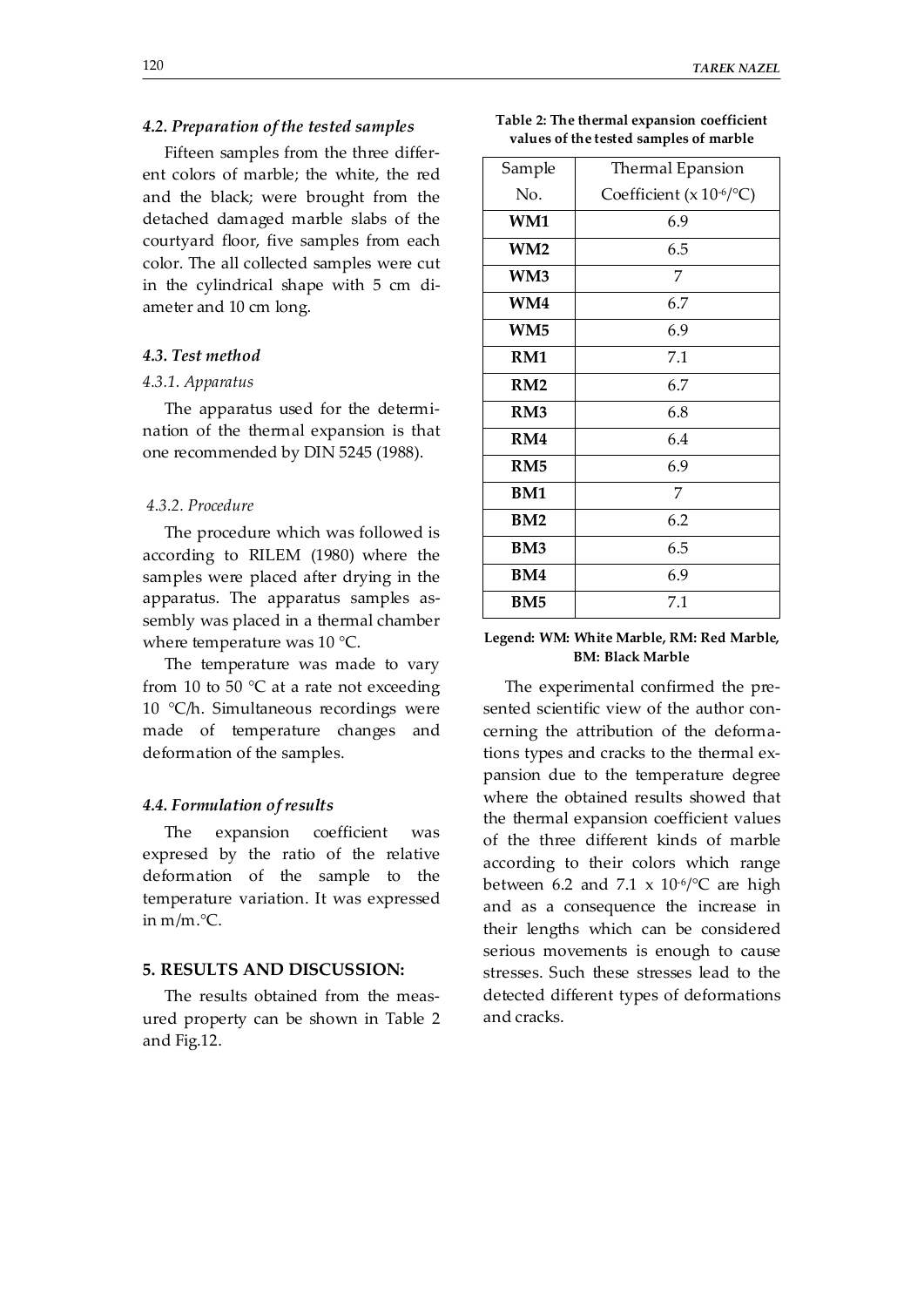

**Fig. 12: A comparison between the thermal expansion coefficient values of the measured marble samples of the different three colors.** 

The comparison between the thermal expansion coefficient values of the five samples of each color on one hand and between the values of the three studied different colors of marble on the other hand showed that the differences between them are relatively small and this is due to their same mineralogical composition; where marble is composed of large crystals of calcite (calcium carbonate). The slight differences between them can be due to the accessory minerals, the impurities and to the weathering products which can be formed in marble before cutting from the quarries and incorporated in the pavement of the floor of courtyard.

One red marble sample and one black; RM1 and BM5 respectively have 7.1 x  $10^{-6}$  /°C and this is the highest thermal expansion coefficient value between the all values of the measured samples of three colors and this means an increase of 0.1 x  $10^{-6}$  /°C for them more than the others. This difference is considered very slight and also was found in only one sample from five measured samples in each color; therefore the author can not say that the red and the black marble are more sensitive to the temperature and as a consequence more thermal expansive.

## **6. CONCLUSION**

The author recommends do not leave the courtyard of the mosque continuously open especially in the summer season in order to avoid the very serious effect of the sun light and heat on the marble floor. Such this recommendation can be achieved by using mobile shelter which can be opened and closed at the